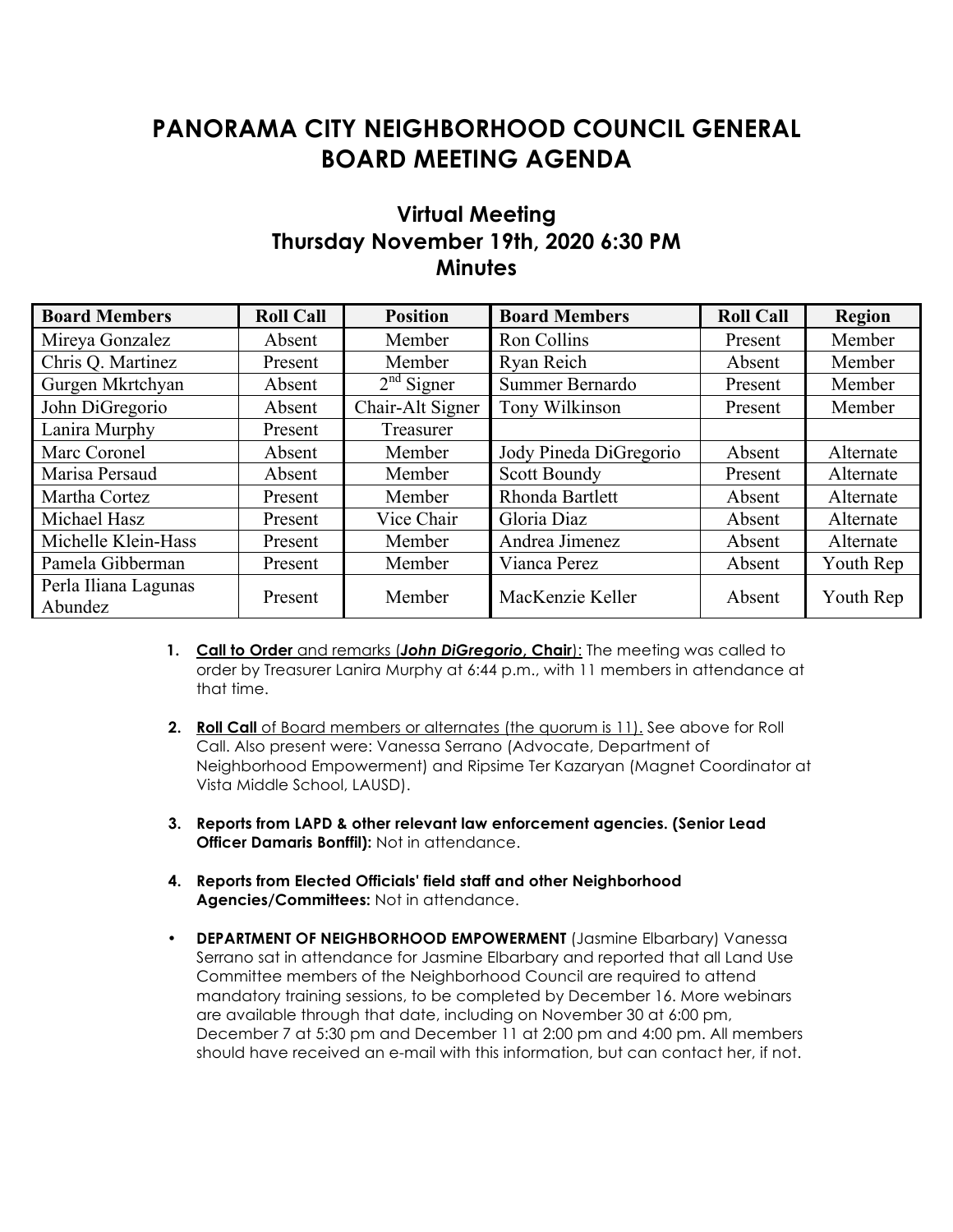Updates from the City Clerk went out today regarding the "NC Funding Policies and Guidelines Handbook." This is available on their website and by Google-ing "City Clerk and funding handbook."

Neighborhood Councils have 30 days to submit event approval in advance of Events. This is especially important for any event that involves funding or advertising.

- **CALIFORNIA CONGRESSIONAL DISTRICT 29** (Lea Gonzalez): Not in attendance.
- **LOS ANGELES CITY COUNCIL DISTRICT 6** (Andres Sandoval): Not in attendance.
- **LOS ANGELES CITY MAYOR'S OFFICE:** (Caroline Menjivar): Not in attendance.
- **LOS ANGELES UNIFIED SCHOOL DISTRICT, DISTRICT 6** (Michael Menjivar): Not in attendance.
- **LOS ANGELES COUNTY SUPERVISORIAL DISTRICT 3** (Benita Trujillo): Not in attendance.
- **CALIFORNIA ASSEMBLY DISTRICT 46** (Julissa Rodriguez): Not in attendance.
- **CALIFORNIA SENATE DISTRICT 18** Eveline Bravo-Ayala): Not in attendance.
- **RECREATION AND PARKS** Oscar Cardenas: Not in attendance.
- **5. Public Comment and General Announcements:**

-Ripsime Ter Kazaryan, Magnet Coordinator at LAUSD's Vista Middle School, reported that her school has added sports medicine training, a chiropractor CTE a Gifted S.T.E.A.M. program and will be adding a Social Justice program. Late applications will be accepted through January 2. Contact her through Pamela.

**6. Discussion and possible action on filing a Community Impact Statement (CIS) in support of the closure of and creation of a just transition process for gas storage facilities located within the City of Los Angeles (CF 19-0002- S196 and 20-0002- S22).**

Item tabled until next meeting.

- **7. Discussion and possible action on amending the PCNC FYE22 Budget to the following:** Item tabled until next meeting.
	- **1. \$5,000 NPGs**
	- **2. \$22,000 General & Operational**
	- **3. \$15,000 Community Improvement Projects Elections**
- **8. Discussion and possible action on approving up to \$1000 for use in Outreach and publicizing the PCNC Elections, including recruiting potential candidates. This should include both print and online outreach.**

Tony moved to approve the item. Michelle seconded. MOTION PASSED BY ACCLAMATION. Roll Call vote with 9 for, 2 ineligible and no abstentions.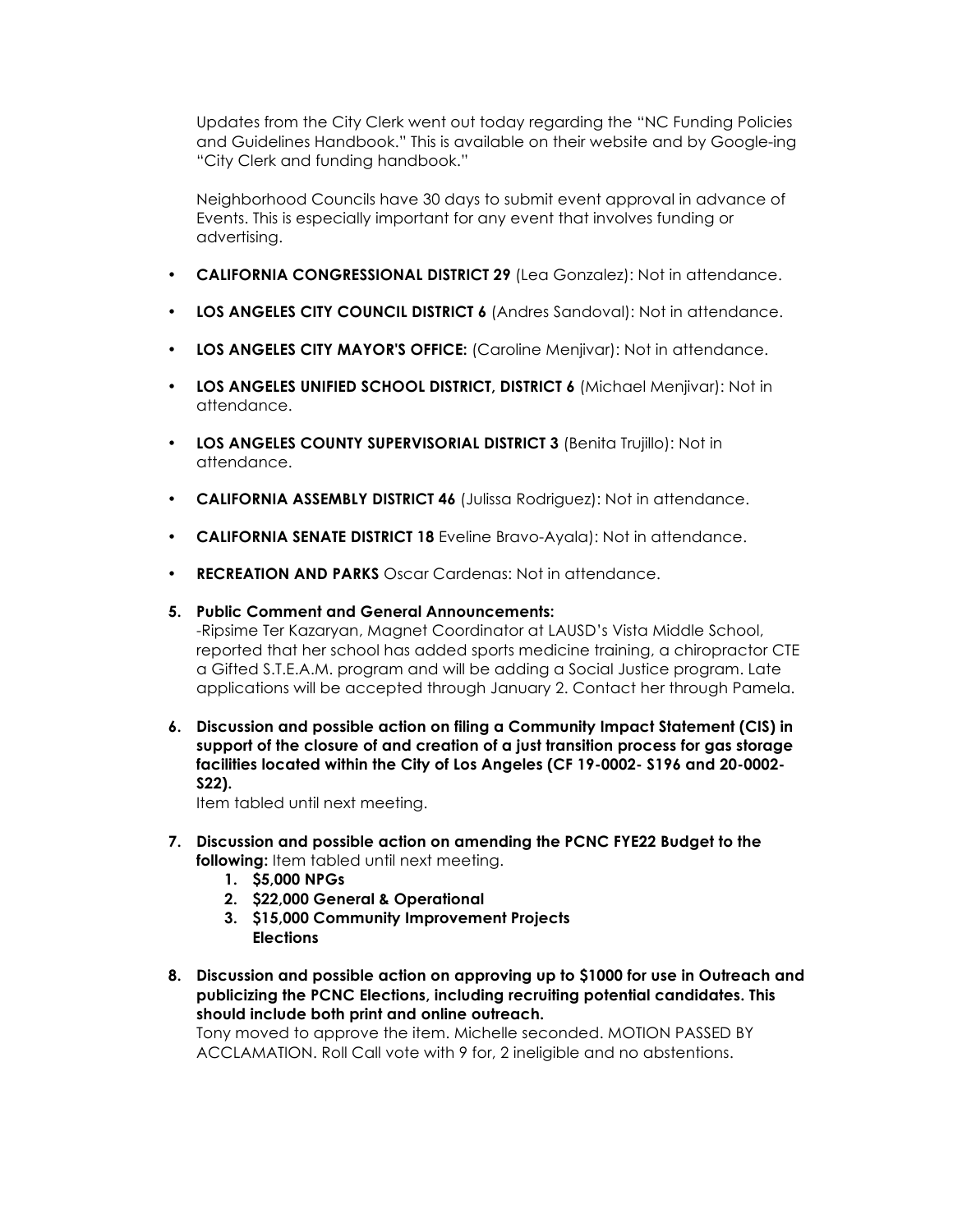**9. Discussion and possible action on approving up to \$2500 for specific use Panorama Rec Center** *Native Garden Habitat* **classified as a Community Improvement Project (CIP).** 

Item tabled until next meeting. Tony requested that the item be re-agendized with an itemization of the proposed funds and a discussion of upkeep.

**10. Update and brief discussion on the status of the Budget Tribunes' work with the 'NC City Services Report':** Item tabled until next meeting.

a. Includes discussion and possible action on supporting the project through Board Action.

- **11. Update and brief discussion ICON Panorama retail and housing project at the former Montgomery Ward site, which has been tied up in litigation. The addresses are 14651-14697 West Roscoe Boulevard and 8300-8406 North Cedros Avenue and 8313-8413 North Tobias Avenue, Panorama City, CA 91402**  Ron e-mailed Billy this week, who said there was no new information, but that he would update the Council as needed. Item tabled until next meeting.
- **12. Discussion and possible action for approval of any financial statements, Monthly Expenditure Reports (MER's), or other ongoing monthly financial documents prepared by the Treasurer of Finance Chair which have not yet been approved by the Board.**

Lanira was unable to generate MERs this month and will have them ready for the next meeting. Item tabled until next meeting.

a. Treasure/ Finance Chair to provide details. This item does not cover special or annual financial documents.

**13. Discussion and possible action to approve the Board meeting's minutes for the last Board meeting and any other prior meetings not yet approved.** 

John distributed the minutes along with the meeting Agenda. Not all members have had a chance to read them. Item tabled until next meeting.

a. To include October 2020 Meeting

**14. Discussion and possible action to remove Board Members in violation of attendance policies:** 

Item tabled until next meeting.

a. To include; Jody Pineda DiGregorio

- **15. Discussion and possible action to appoint any interested qualified stakeholders to any appropriate vacant board seats including Youth Representatives.**  Item tabled until next meeting.
- **16. Discussion, nomination, and selection of Committees to include adding new Committee Chairs or new members to each committee. Also includes 2-minute report form each committee. The current committees are listed below.**

-Commerce: Perla reported that Commerce had a meeting and is preparing for its next one. No new business to report. She's working on attendance from ICON and will be contacting them.